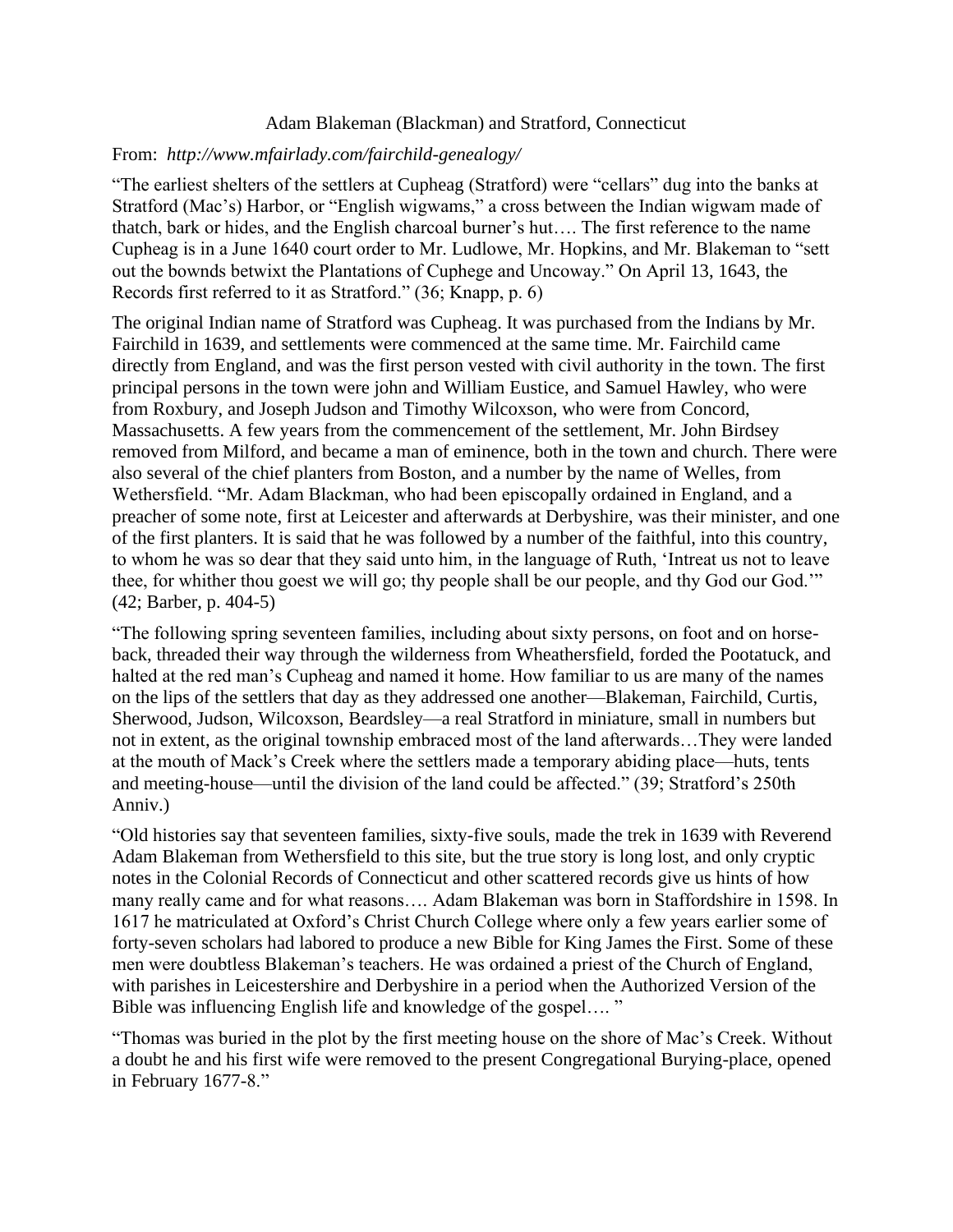"Early Stratford and Fairfield society seems to have been more free than Puritan communities elsewhere. This tolerance made possible the founding of Episcopal (Anglican), Methodist, and Baptist church in the area between Fairfield and Stratford, called by early settlers 'Stratfield' and now called Bridgeport." (38; Orcutt, p. 15)

… Thomas Fairchild, a native of England who…became one the leading pioneers of the place, being named by both Barber and Hollister as the first magistrate there…. It is likely that the name was originally Fairbairn, and that the family went to England from Scotland at a very early period. Thomas Fairchild, the pioneer settler at Stratford, was twice married and had several children. (37; CBR)

Thomas was married twice, his first wife being Emma Seabrook, daughter of Robert Seabrook, whom he married in England before coming to America. In 1669 he is appointed one of the purchasers of Patatuck for a plantation, but the project was then abandoned for many years. From 1667-1670 he was a member of Mr. Chauncey's Church, who differed in religious views which eventuated in the forming of a second church in Stratford, and whose 17 adherents removed to Pomperaug, thus forming the Woodbury Plantation. His name was on the tablet in the 200th anniversary of the Woodbury Church as a signer of the Fundamental Articles of the Church Covenant. He did not remove to Woodbury, but Thomas Jr. married and settled on the land taken up by his father in that plantation. Thomas was buried in the plot by the first meeting house on the shore of Mack's Creek. Without a doubt he and his first wife were removed to the present Congregational Burying-place, opened in February 1677-8." (Stratford Historical Society)

"We have strong proof of the high character, culture and civilization of the first settlers of Stratford…. In 1646 Stratford gave f614s. to maintain scholars at Cambridge, evincing wonderful zeal and self-sacrifice in behalf of learning, when the burdens of settling and protecting themselves had been well nigh too great to bear. 5th In the choice of a name, which, unlike Fairfield and Milford, has no local significance, and is suggestive, we believe, of their liberal and scholarly taste…. It is worthy of notice that the first institutions set up by our fathers were courts, so that all controversies could be promptly and legally disposed of. Our fathers believed in law and liberty, or "liberty under law," and courts were necessary at the start." (39; 250th Anniversary of Stratford; pp. 82, 83.)

"The men who settled Stratford were workingmen. Ships' registers list them as weavers, masons, joiners, smiths, and husbandmen, or as servants and apprentices….it appears that most of Stratford's settlers came from (or through) Essex, Suffolk, Kent, and Hertfordshire, in eastern England…. They sailed from London and from Ipswich ports for Massachusetts Bay. The statement that they came directly usually means they came to Massachusetts Bay, and transhipped or traveled overland to Connecticut from there. The names of the fence owners in the Old Field in Stratford, listed in the earliest town records, were recorded in 1649 or 1650….they came, in large part, from eastern England, and that they followed Church of England ministers who sought a more basic religion—Thomas Hooker and Adam Blakeman." (36; Knapp, p. 12, 13)

"When Henry VIII removed England from the Church of Rome n 1531-33, followers of the Calvinistic doctrines that took shape in the Protestant Reformation hoped for a return to fundamental Christianity in England, but even Elizabeth, the last Tudor, retained the pomp and dogma of her father's church, and turned away from these "Puritans" in annoyance…. When James the First (or Sixth) came down from Scotland to be king he treated the Puritans with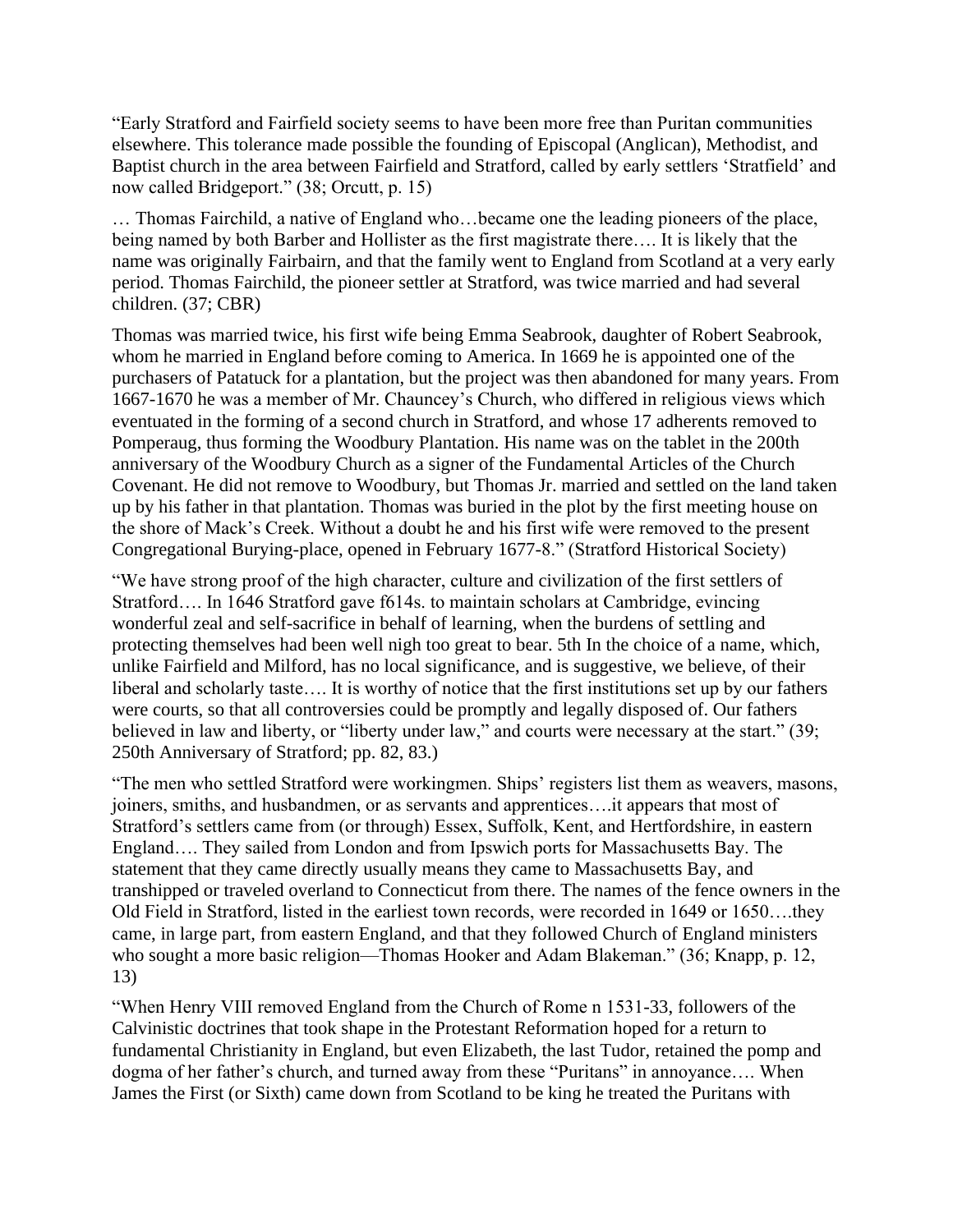greater tolerance, but when his son, Charles I, succeeded him in 1625, England suffered from a trinity of ills: in religion, in government and in economy. The Church of England moved toward greater pomp and ritual—as put by a dissenting Parliament, to 'Popery, or Armenianism ….disagreeing with the true and orthodox Church.' Fundamentalist Thomas Hooker hid at Little Baddow, then, under pressure from the tyrant bishop William Laud, fled to Holland. When Laud was elevated to Archbishop of Canterbury by the king in 1633, Hooker crossed the sea to Boston."

"King Charles suspended trial by jury and in 1629 adjourned the Parliament for eleven years. The country writhed beneath the despot's rule. Meanwhile, in 1630 and 1631, harvests were bad and poverty prevailed…. Between 1629 and 1643, New England colonists increased from three hundred to fourteen thousand.... The record of the Blakeman family's passage is lost, but hey followed Thomas Hooker and their people followed them…. Reverend Adam Blakeman matriculated at Christ Church College, Oxford, on May 28, 1671. His instructors must have included the very scholars who wrote the Bible for King James…. The Church was the colony and the Church was the town. Only church members could become voters. The Fundamental Orders of Connecticut clearly state: 'where a people are gathered together the word of God requires that to mayntayne the peace and union of such a people there should be an orderly and decent Gouernment established according to God, to order and dispose to the affayres of the people…. [We join] to mayntayne and presearue the liberty and purity of the gospel of our Lord Jesus wch we now profess, as also the discipline of the Churches, wch according to the truth of the said gospel is now practiced amongst us."

"By 1600 the majority of the country gentlemen and of wealthy merchants in the towns had become Puritans, and the new views had made great headway in both universities, and at Cambridge had become dominant," and he further says that our fathers belonged "to that middleclass of self-governing, self-respecting yeomanry that has been the glory of free England and free America."

"The Fundamental Orders governed Stratford and the state until 1818. Under this constitution, the General Court established capital punishment for twelve crimes; worshiping false gods, witchcraft, blasphemy, murder through malice, murder through guile, bestiality, homosexuality, adultery, rape, kidnapping, false witness causing loss of life, and insurrection. For other crimes, jailing, fining, whipping, pillories and stocks, and branding or cutting off ears sufficed…." (36; Knapp, p. 11, 12, 16.)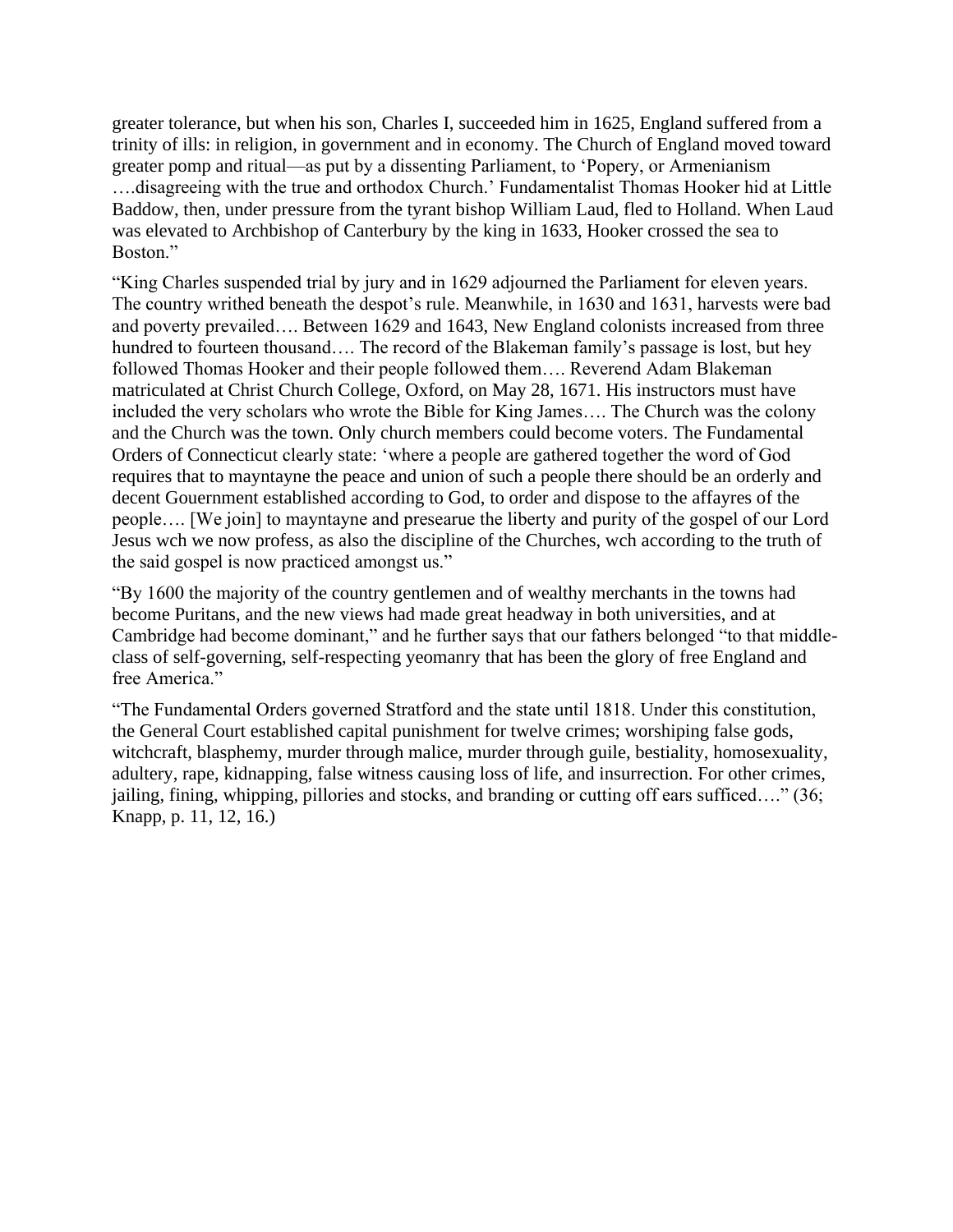From: *<https://www.ctexplored.org/milford-guilford-and-stratford-at-375/>*

## **Connecticut Explored Inc.** [\(Summer 2014\)](https://www.ctexplored.org/shop/summer-2014-vol-12-no-3/)

"Milford, Guilford, and Stratford at 375"

By Gene Leach

In 1636 fledgling English settlements hugged the great river at Windsor, Wethersfield, and Hartford. The rest of the region we know as Connecticut belonged to Native Americans.

The next year a sudden war changed everything. The Pequots, a hostile tribe from the southeast, killed nine English settlers at Wethersfield. The three river towns organized a force to punish them.

The fighting was soon over. The heavily armed English massacred the Pequots at today's Mystic and Fairfield. But the brief war had deep and lasting consequences. It spurred the founding of a colony-wide Connecticut government and triggered a land rush. In pursuit of fleeing Pequots, soldiers from Connecticut and Massachusetts Bay got their first look at fertile places where rivers emptied into Long Island Sound, an area that was ideal for agriculture, trade, and transport. And now these delectable spots lay open to English expansion.

A party of Puritans led by the Rev. John Davenport acted first, planting a town originally called Quinnipiac in 1638. They had come to Boston with plans to settle nearby, but, hearing of a beautiful harbor on the Connecticut coast, they decided to go there instead, buying land from the Quinnipiac Indians. Later christened New Haven, this pioneering settlement figured in the founding of the neighboring towns of Milford, Guilford, and Stratford in 1639. Along with Fairfield (see the companion article by Elizabeth Rose), these towns mark their 375th birthdays in 2014.

The leading man in the Milford story was Peter Prudden, a magnetic Puritan minister who led his Hertfordshire parishioners to Boston in July 1637. The following year, after attracting more followers from Wethersfield, Prudden and his company joined the Davenport group at Quinnipiac. In 1639 they moved yet again, this time to plant a colony of their own at a place called Wepawaug that they purchased from the Paugussets. The town adopted the name Milford in 1640.

If New Haven played patron to Milford, it was a sort of godfather to Guilford. When a company of Puritans headed by the Rev. Henry Whitfield sailed into Quinnipiac harbor in July 1639 (becoming the first arrival in that port), they brought with them John Davenport's infant son—a sign of a close bond between the two ministers. But Whitfield and his companions planned from the start to create their own community. They resolved to buy "the whole lands called Menunkatuck" from Shaumpishuh "the sachem squaw," as recorded in Edward E. Atwater's History of the Colony of New Haven to its Absorption into Connecticut (The [Meriden] Journal Publishing Company, 1902.) Months later they broke ground for a town they later named "Guilforde."

Originally New Haven, Milford, and Guilford were independent colonies, separate from Connecticut and from each other. In 1643, however, seeking protection from possible Indian attacks, the two smaller towns chose to unite with the larger one to form the New Haven Colony.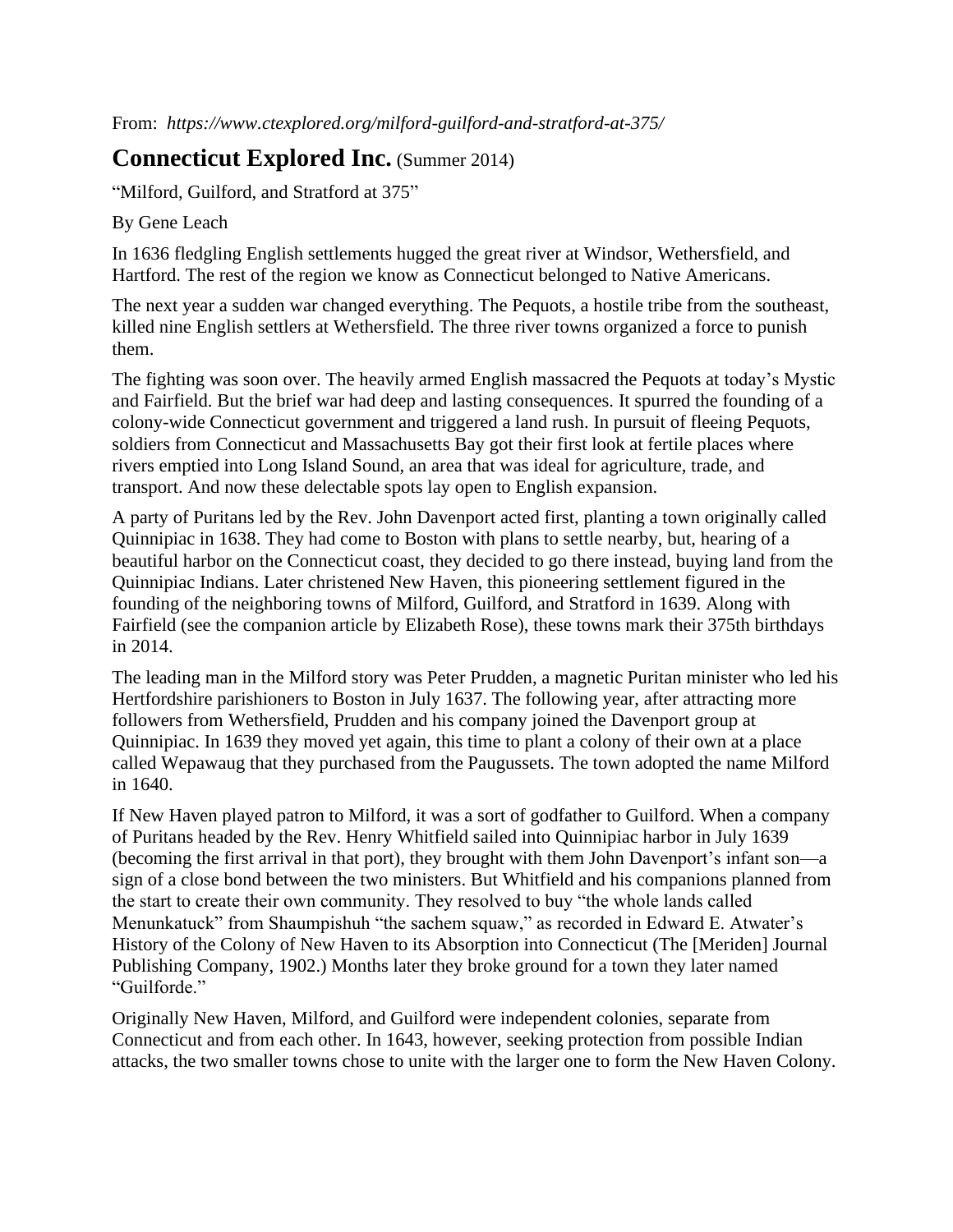In the founding of Stratford, New Haven played the role of rival to Connecticut. The Connecticut colony claimed that its conquest of the Pequots and a treaty signed with other tribes gave it possession of lands along the sound. Regarding the Quinnipiac settlers as trespassers, Connecticut wished to plant its own settlements on the coast. This purpose dovetailed with the aspirations of yet another band of English migrants, this one brought to Boston by the Rev. Adam Blakeman in 1638.

As William Howard Wilcoxson tells it in History of Stratford, Connecticut, 1639-1939 (Stratford Tercentenary Commission, 1939), finding no land to their liking in Massachusetts, the Blakeman company trekked to Wethersfield, where again they discovered all the best land was already occupied. We have no record of when they journeyed south, but by August 1639 they were living on land claimed by Connecticut on the banks of the Pequonnock River, possibly as squatters. Two months later the Connecticut General Court dispatched the governor "to confer with the planters att Pequannocke, to give them the oath of fidelity." These planters renamed their place Stratford.

Thus Wepawaug became Milford, Menunkatuck became Guilford, Pequonnock became Stratford, all through episodes in which Englishmen displaced Indians in the wake of war. Yet that central fact can be misleading, for the displacements were neither sudden nor violent.

Although the triumphant English might have seized what they pleased, there were no invasions and no expulsions of any tribe except the Pequots. The planters of Milford and Guilford (like those of New Haven before them) bought their property from tribes they regarded as rightful proprietors. According to historians of Milford (Federal Writers' Project for the State of Connecticut, History of Milford, Connecticut, 1639-1939, Milford Tercentenary Committee, 1939), "Title to the region was based solely on land purchased from the Indians and not upon any grant from the English crown." Moreover, English purchasers conceded the Indians' right to reserve tracts for their own residence and use.

At a few places English settlers did seize Indian land. This appears to have happened at Stratford, where there are no records of the Blakeman company's receiving deeds from the Pequonnocks. But here too the Indians were allowed to remain on portions of their ancestral lands. And when the Pequonnocks demanded belated payments in the 1650s, the Stratforders paid—not to ease their consciences but simply to keep the peace. The Indians might be seen by the English as heathen nuisances, but they were still children of God, and they were neighbors.

To zealous Puritans the English Crown seemed almost as heathenish as the Indians. But King Charles was not much of a nuisance because he was so distant a neighbor. The founders of the Connecticut and New Haven colonies were strikingly oblivious to their sovereign, in part because they were beyond his reach, and in part because he was oblivious to them. Not until the 1680s did the king appoint officials to impose its will on its distant Connecticut subjects. The effort failed. Though technically an English colony, Connecticut (which absorbed New Haven in 1665) remained virtually self-governing.

While keeping the king and Indians at arm's length, the people of Milford, Guilford, and Stratford strived to keep themselves together in service to their pious mission. In June 1639, aboard ship on their way to Quinnipiac, the future Guilforders signed a humble covenant, recorded in History of the Colony of New Haven: "We do faithfully promise each to each, for ourselves and families, and those that belong to us; that we will, The Lord assisting us, sit down